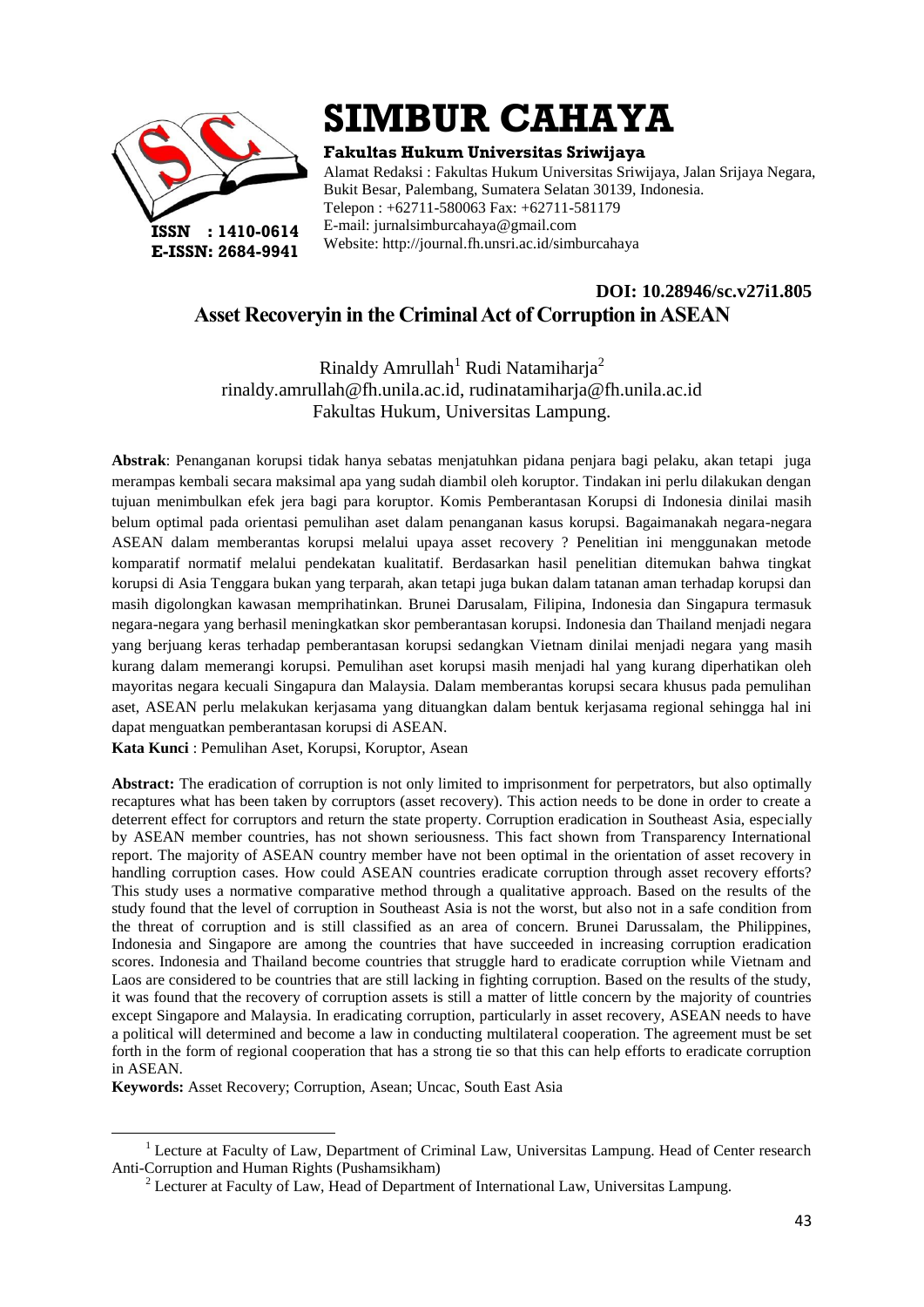## **I. Introduction**

1

Corruption is a dangerous crime and it is growing nowadays. It could endanger a state.<sup>3</sup> This crime occurs not only in national scale as in Indonesia, but also has become a transnational crime<sup>4</sup> involving several countries.<sup>5</sup> Corruption caused a loss to a country and become a source of income to other countries as well by hiding and saving it.<sup>6</sup> Therefore, it is no exaggeration to say that corruption occurs systematically and widespread, so that it not only harms the state finance, but also violates the rights of social and economic community at large as explained in the explanation of Law No. 2 of 2001 concerning Amendment to the Law Corruption needs to be done in extraordinary ways.<sup>7</sup>

Reflecting on the explanation and how it was quoted by Heni Siswanto as well, there is hardly any country in the world that is clean from corruption. Therefore, the problem of corruption does not belong to only one country (domestic problem) but also become a universal problem so it cannot be done by itself, it requires the attention of the international community (multinational cooperation).

Regarding TPU which has become a universal issue, Kofi Annan, the Secretary of the United Nations (1997-2006), in the introduction of the Corruption Convention 2003, stated that : "*Corruption is an insidious plague that has a wide range of corrosive effects on societies. It undermines democracy and the rule of law, leads to violations of human rights, distorts markets, erodes the quality of life and allows organized crime, terrorism and other threats to human security to flourish. This evil phenomenon is found in all countries—big and small, rich and poor—but it is in the developing world that its effects are most destructive. Corruption hurts the poor disproportionately by diverting funds intended for development, undermining a Government's ability to provide basic services, feeding inequality and injustice and discouraging foreign aid and investment. Corruption is a* 

<sup>3</sup> Saragih, Yasmirah dan Berlian Mandasari. *The Enforcement of the 2009 Law Number 46 on Corruption Court : The Role of Special Corruption Court*. Sriwijaya law Review, Volume2 Issues 1 July 2018. p. 195.

<sup>&</sup>lt;sup>4</sup> Point b preamble of Act number 7 of 2006 regarding ratification of United National Nations Conventions Against Corruption.

<sup>5</sup> Maskun. *Combating Corruption Based on International Rules*. Indonesia Law Review, Volume 4 Issues 1 January 2014. p. 55.

<sup>6</sup> Hiariej, Eddy O.S.. Pengembalian Aset Kejahatan, https://pustakahpi.kemlu.go.id/dir\_dok/OPINIO%20JURIS\_vol\_13d.pdf#page=9 diakses 5 Oktober 2019.

<sup>&</sup>lt;sup>7</sup> Siswanto, Heni. Pembangunan Penegakan Hukum Pidana yang Mengefektifkan Korporasi Sebagai Subjek Tindak Pidana Korupsi. Fiat Justitia Volume 9 Nomor 1 April 2016. h. 53.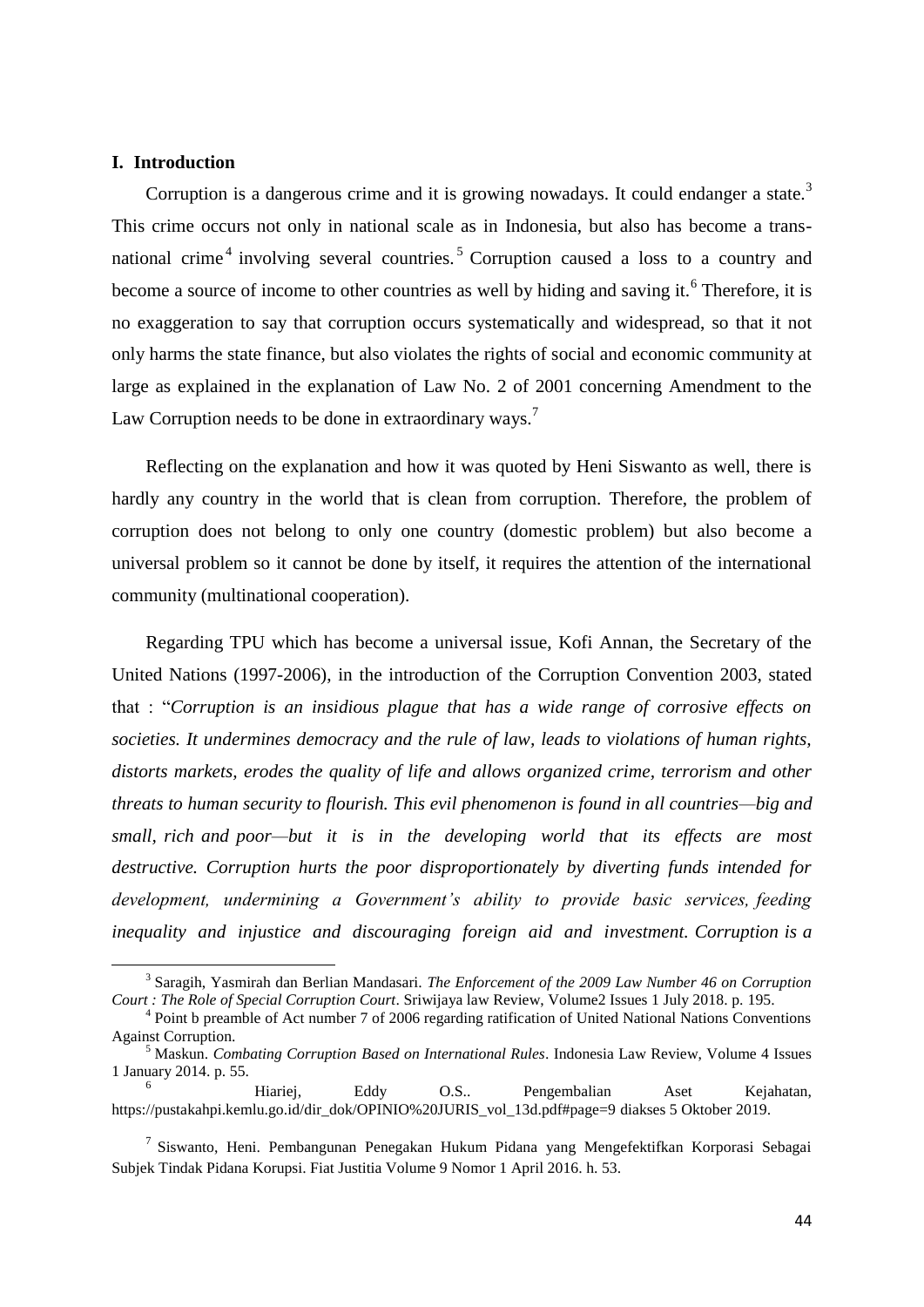*key element in economic underperformance and a major obstacle to poverty alleviation and development.*

From this statement it can be concluded that the corruption epidemic has developed and must be a concern of the international community. The statement is a signal that the war against corruption has been sparked universally by the United Nations (UN), especially with the declaration of December  $9<sup>th</sup>$  as an anti-corruption day.

Corruption can be caused by several things, various opinions about the cause of corruption expressed by Septiana Dwiputrianti. There are nine causes of corruption and among them the main one is law enforcement. Sometimes the law is only used temporarily as a political "makeup" and always changes following the changes of the government. Septiana also revealed several causes of corruption that were uttered by several figures such as Singh (1974), Merican (1971) and Ainan (1982) where the red line that could be drawn from the opinion of the crowd was the certainty of the provisions even though the urgency in putting the priority of rules among them are different. $8$ 

The commitment to the eradication of corruption internationally has been started since the birth of the anti-corruption convention in 2003 known as the United Nations Convention Against Corruption (UNCAC or the Convention). This Convention is an international agreement issued by the United Nations through General Assembly Resolution No. 58/4 dated October 31, 2003. On December  $9<sup>th</sup>$  in the same year, 114 countries signed the convention, then in 2017 there were 140 countries and international organizations which agreed and in the end 186 countries have ratified UNCAC.<sup>9</sup> This means that almost all members of the UN have agreed and recognized the legality of the UNCAC.

The UNCAC has become an instrument of international law in fights and supports the eradication of corruption, organized crime  $10$  and economic crime, including money laundering. This convention includes provisions for the prevention of corruption and rules for international cooperation and procedural standards.

The international community has recognized that preventive action and penalties for cross-border corruption are urgently needed. Through this Convention it can be stated that

<sup>8</sup> *Ibid.*

<sup>&</sup>lt;sup>9</sup> The development of number country ratify the UNCAC increase mostly because not all country should put their signature before the ratification.

 $10$  It is a category of transnational, national, or local groupings of highly centralized enterprises run by criminals who intend to engage in illegal activity, most commonly for profit.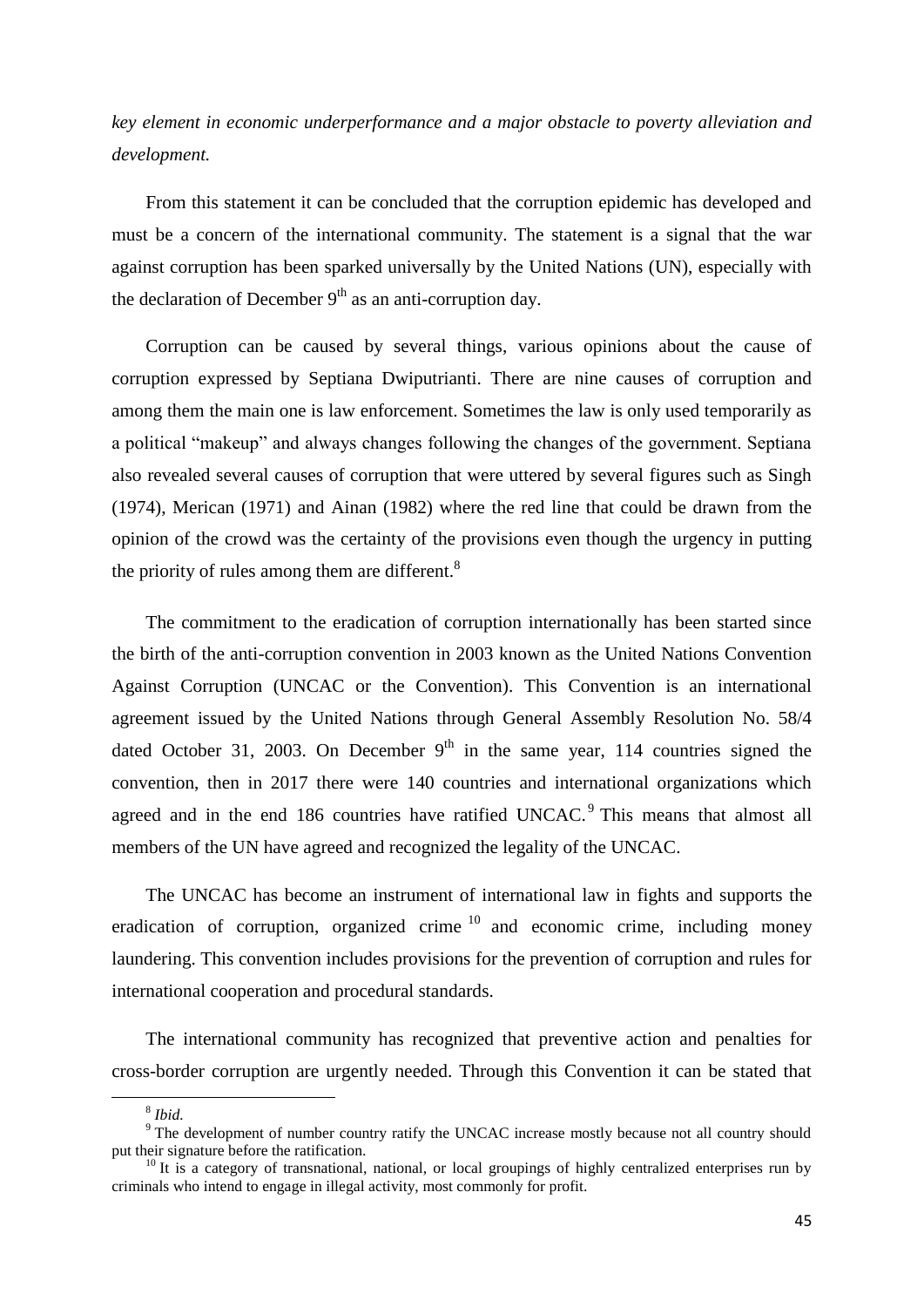international cooperation is needed so that civil society and non-governmental organizations are included in the process of accountability and the right to obtain information related to corruption. This convention certainly aims to reduce various types of corruption, such as trading in influence and abuse of power, as well as bribery and laundering. Another goal of UNCAC is to strengthen international law enforcement and judicial cooperation between countries by providing effective legal mechanisms for the recovery of international assets.

Based on an annual report released by Transparency International<sup>11</sup> on the Corruption Perception Index  $(CPI)^{12}$  in 2018 of the 180 countries, it was found that more than two-thirds of the countries were not serious about combating corruption, in other words corruption was still rampant. This is evidenced by the values obtained by these countries which are still below the average value of 50. Where the scale value of 100 is very clean and zero is very corrupt. For example in 2018 Denmark ranks first with 88 while in the last position as the most corrupt country is Somalia with 10.

The number of countries that score less than 50 indicates that some countries that are members of the United Nations organization have been infected with corruption or it is difficult to combating corruption. So Kofi Annan was right, that corruption has been rampant and must be a common concern, namely in this case the international community. There must be a Convention that can unite the perception of combating corruption between nations.

This paper focuses on the criminal act of corruption (CAC) that occurs at the regional level, specifically in Southeast Asia. The subjects to study are the members of ASEAN (The Association of Southeast Asian Nations). The ten countries are Brunei Darussalam, the Philippines, Indonesia, Cambodia, Malaysia, Myanmar, Lao People's Democratic Republic, Singapore, Thailand and Vietnam. There are at least two reasons for choosing ASEAN as the object of study: first, the absence of specific actual writing (less than the last five years) that has conducted a comparative study of corruption in ASEAN countries by describing the state of corruption in each country. Comparative comparisons become important because they can be a starting point for the actualization of law enforcement at the regional level. The second

 $11$  Transparancy International is non-government organization which is move on corruption eradication. One of the result is the report of corruption index from more than 100 countries. The site could be visit in <https://www.transparency.org/> accessed on 1 October 2019.

 $12$  This index is used as a point of view to measure the level of corruption of a country or region. The index is calculated using 13 different data sources that provide perceptions of corruption in the public sector from business people as well as state experts. These include the State Policy and Institutional Assessment of the African Development Bank, State Policy and Institutional Assessment of the World Bank, Executive Opinion Survey of the World Economic Forum and World Justice Project Legal Index Expert Survey.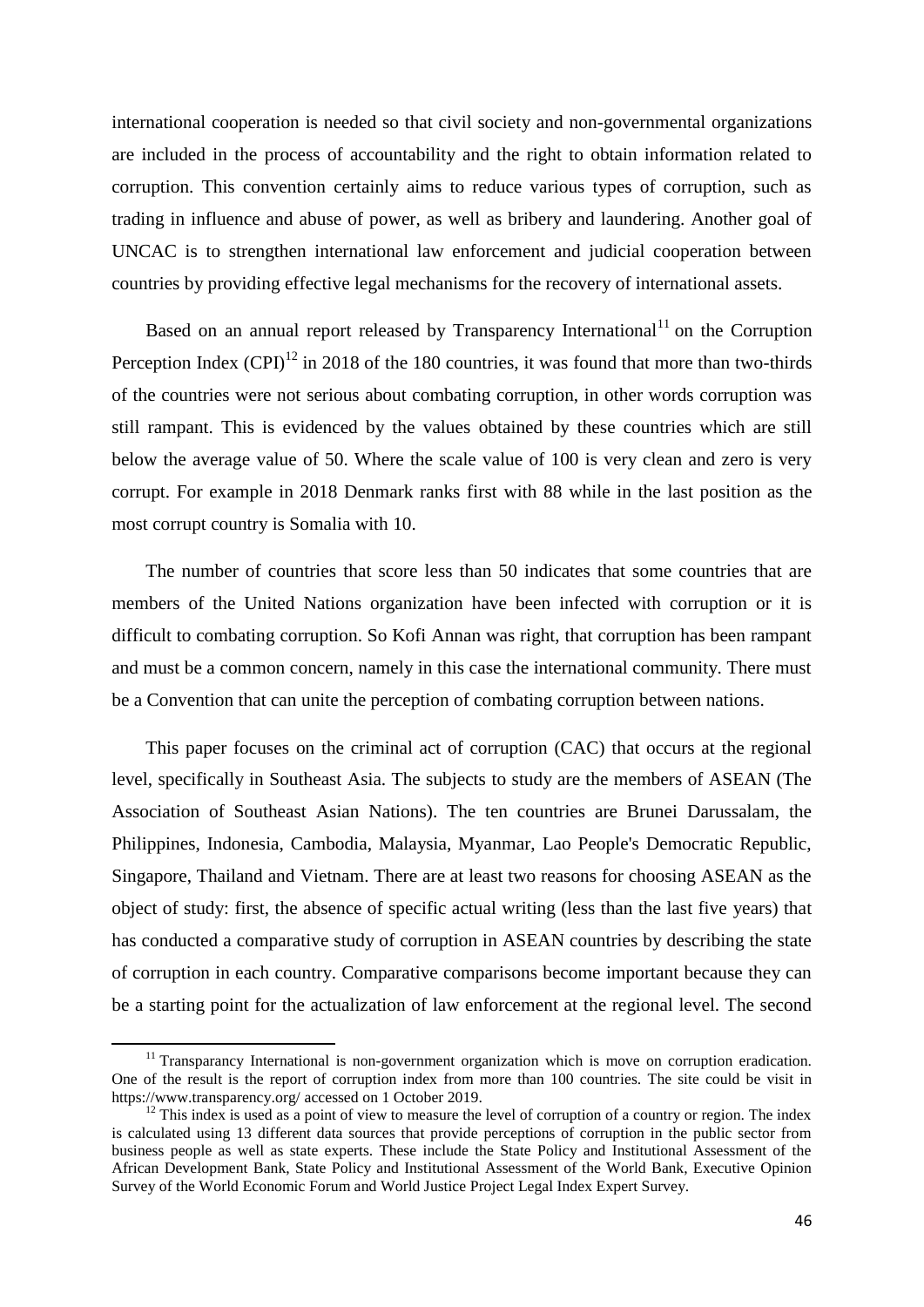reason, since UNCAC was ratified in 2003, ASEAN does not seem to give a positive response, especially in terms of enforcing asset returns. This paper intends to provide answers to the situations that occur.

The description of corruption in Southeast Asia can be seen through a report released by Transparency International in 2018, the development of the corruption situation in ASEAN is as follows:



Sumber : Transparancy International

Based on the graph, the best to the worst rank in terms of handling corruption by ASEAN member countries can be ranked as follows: first, Singapore occupies the first position as a country that is clean from  $13$ ; the second is Brunei Darussalam; third Malaysia; fourth Indonesia; fifth Philippines and Thailand; sixth Vietnam; seventh Laos and Myanmar and Cambodia is the last or eighth.

The seriousness in dealing with corruption is in parallel with law enforcement by each country as the law enforcement report (rules of law index) issued by the World Justice Project in the 2017-2018 period: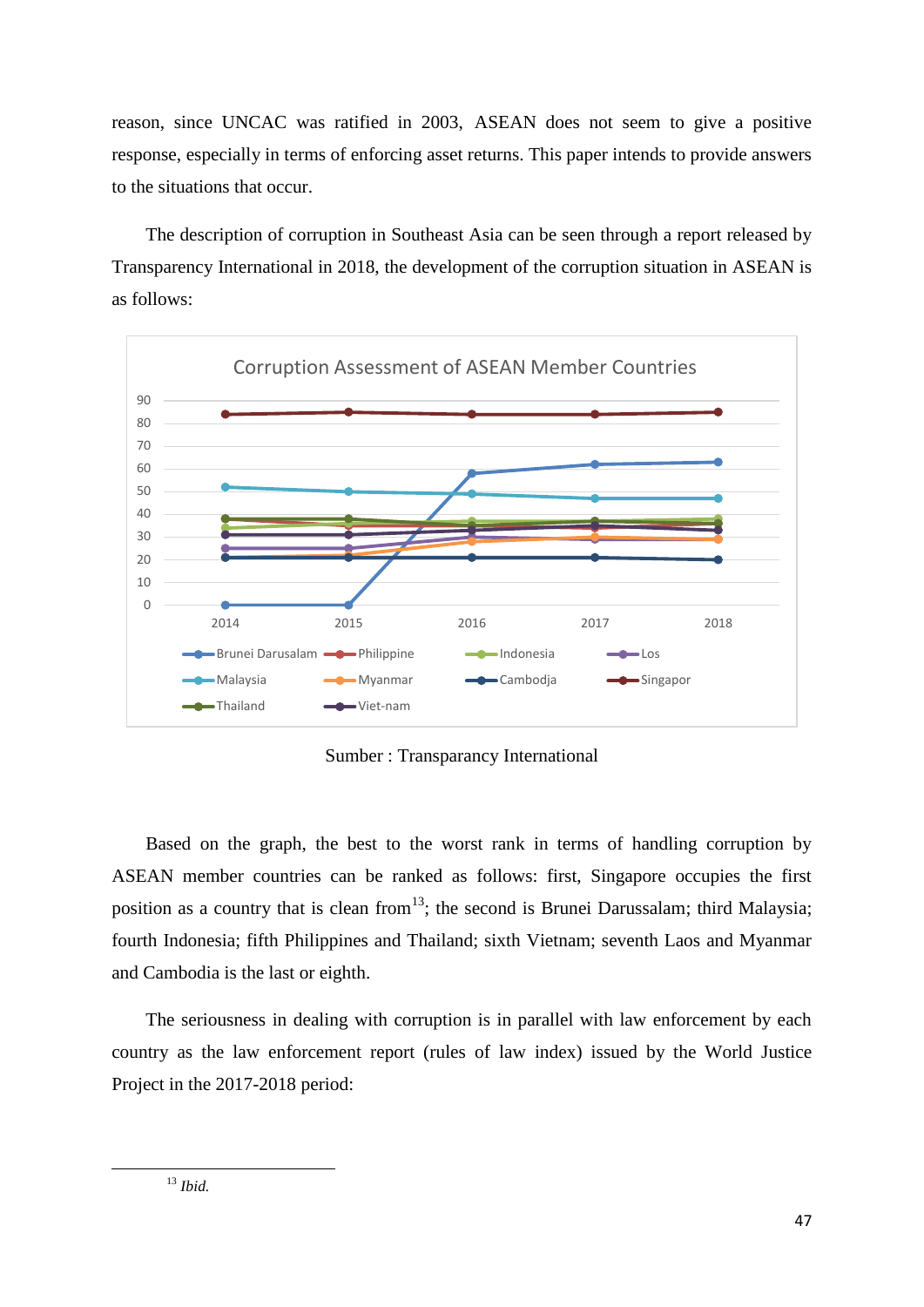| Country/Jurisdiction | Regional<br>Rank | Overall<br>Score* | Global<br>Rank | Change<br>in Global<br>Rank | Change<br>in Overall<br>Score* |
|----------------------|------------------|-------------------|----------------|-----------------------------|--------------------------------|
| New Zealand          | 1/15             | 0.83              | 7/113          | $\blacktriangle$ 1          | 0.00                           |
| Australia            | 2/15             | 0.81              | 10/113         | $\blacktriangle$ 1          | 0.00                           |
| Singapore            | 3/15             | 0.80              | 13/113         | $\Psi$ 4                    | $-0.02$                        |
| Japan                | 4/15             | 0.79              | 14/113         | $\blacktriangle$ 1          | 0.01                           |
| Hong Kong SAR, China | 5/15             | 0.77              | 16/113         | $\sim$                      | 0.00                           |
| Republic of Korea    | 6/15             | 0.72              | 20/113         | $\mathbf{v}$ 1              | $-0.01$                        |
| Mongolia             | 7/15             | 0.54              | 51/113         | $\triangle 4$               | 0.00                           |
| Malaysia             | 8/15             | 0.54              | 53/113         | $\triangle$ 3               | 0.00                           |
| Indonesia            | 9/15             | 0.52              | 63/113         | $\mathbf{v}$ 2              | 0.00                           |
| Thailand             | 10/15            | 0.50              | 71/113         | $7^{\frac{1}{2}}$           | $-0.01$                        |
| Vietnam              | 11/15            | 0.50              | 74/113         | $7^{\frac{1}{2}}$           | $-0.01$                        |
| China                | 12/15            | 0.50              | 75/113         | $\triangle$ 5               | 0.02                           |
| Philippines          | 13/15            | 0.47              | 88/113         | $+18$                       | $-0.04$                        |
| Myanmar              | 14/15            | 0.42              | 100/113        | $\mathbf{v}$ 2              | $-0.01$                        |
| Cambodia             | 15/15            | 0.32              | 112/113        | $\overline{\phantom{a}}$    | 0.00                           |

### Source: World Justice Project Rules of Law index 2017/2018

Singapore and Malaysia are in the best position among ASEAN member countries in terms of law enforcement. This is also in line with the order to eradicate corruption. The scores of these two terms are not contradictory or not much different. Likewise, in the lower rank, Cambodia, Myanmar, the Philippines and Vietnam are at the bottom level in terms of law enforcement, the state of corruption in the country has been classified as very bad as can be seen in the graph of the assessment of corruption in the last five years since 2018.

If the average of ASEAN member countries, it can be taken by summing all assessments divided by the number of countries, ASEAN will get 41.02. In other words, the state of corruption in ASEAN is still below average (less than 50, the highest value is 100). Although Singapore and Brunei Darussalam have tried to give a positive impression of the bad state of corruption in ASEAN member countries, the positive assessments set for Singapore and Brunei Darussalam have not been able to cover up the bad conditions of corruption in ASEAN. In other words, there are still many ASEAN member countries get bad ratings. Therefore, it is very important for countries with very bad corruption conditions such as Cambodia, Myanmar, Loa and Vietnam not contaminate other countries that have emerged from bad conditions such as Thailand, the Philippines and Indonesia. The effort that must be made by these countries is to build a regional cooperation among other ASEAN countries.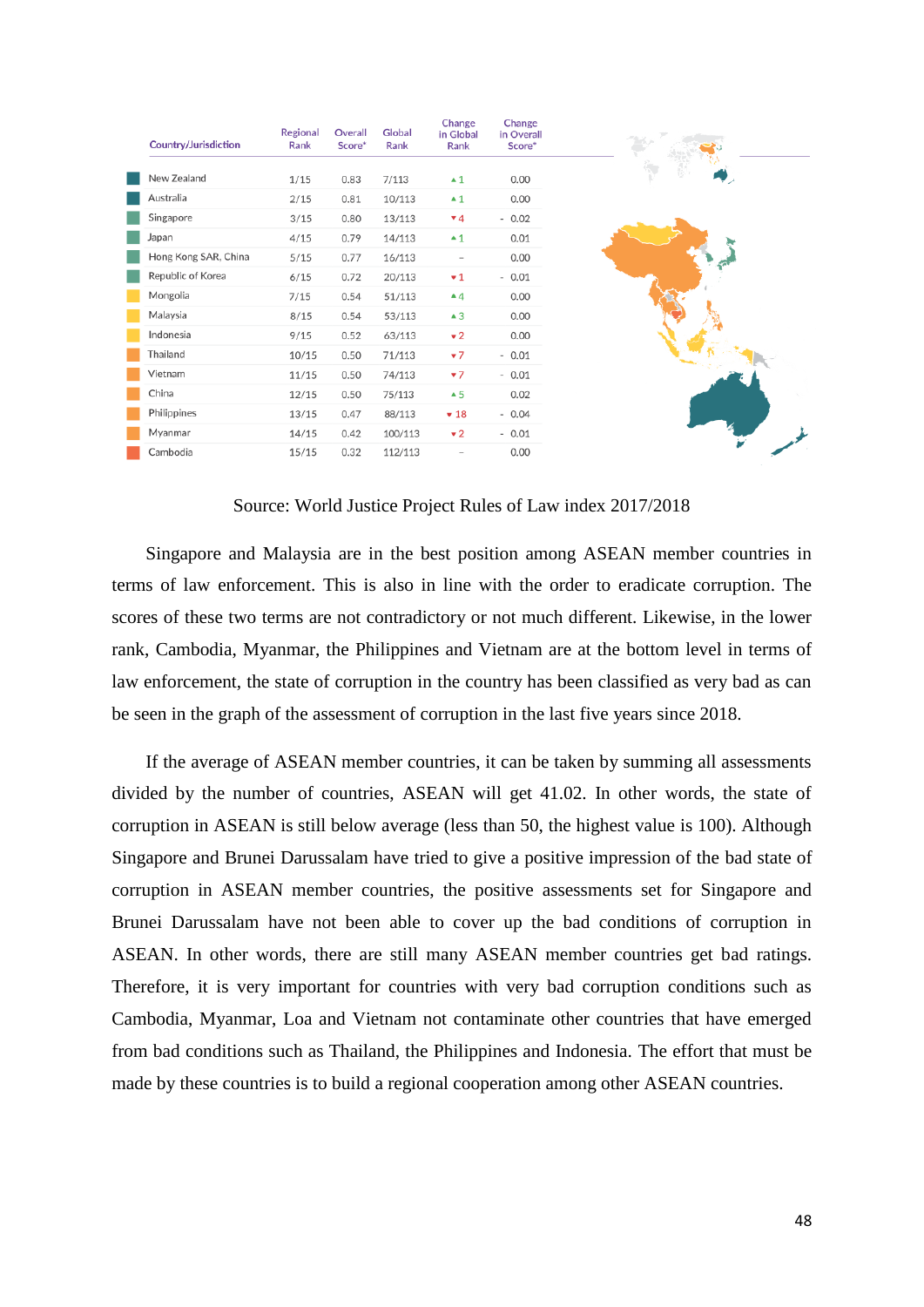

Source: Tranparency International, regional corruption report 2016-2018

If there is a comparison between groups in the region (as grouped in the graph), then based on a graph of the development of regional corruption in Africa, Asia and the Pacific, the Middle East, America, Eastern Europe and Central Asia, and Western Europe and European Union, then Asia ranks second after Western Europe. Nonetheless, the assessments obtained by Regional Asia are still low or below the midline (50). In other words, the Asian region is better than other regions except from regional groups incorporated in the European Union and Western Europe which occupy the first position. However, this assessment does not indicate that in Asia corruption is in good or safe condition.

Closed countries such as Russia, the Arabian Peninsula or North Korea get a bad assessment in terms of eradicating corruption (values below 50). This is why the region is not better than Asia. Seeing the conditions in Asia, especially in Southeast Asia (ASEAN member countries), it is very interesting to explore the situation of corruption deeper in the region. Specifically, the field of corruption to be presented is about the legal standard of asset recovery caused by Corruption.

Seeing the fact that corruption that occurs in ASEAN member countries is still at 'alarming' level (getting an assessment below the middle to lower level) then the question arises such as what is the legal standard for law enforcement on corruption that has been committed by ASEAN member countries? Furthermore, this paper seeks to describe what are the obstacles in asset recovery in ASEAN?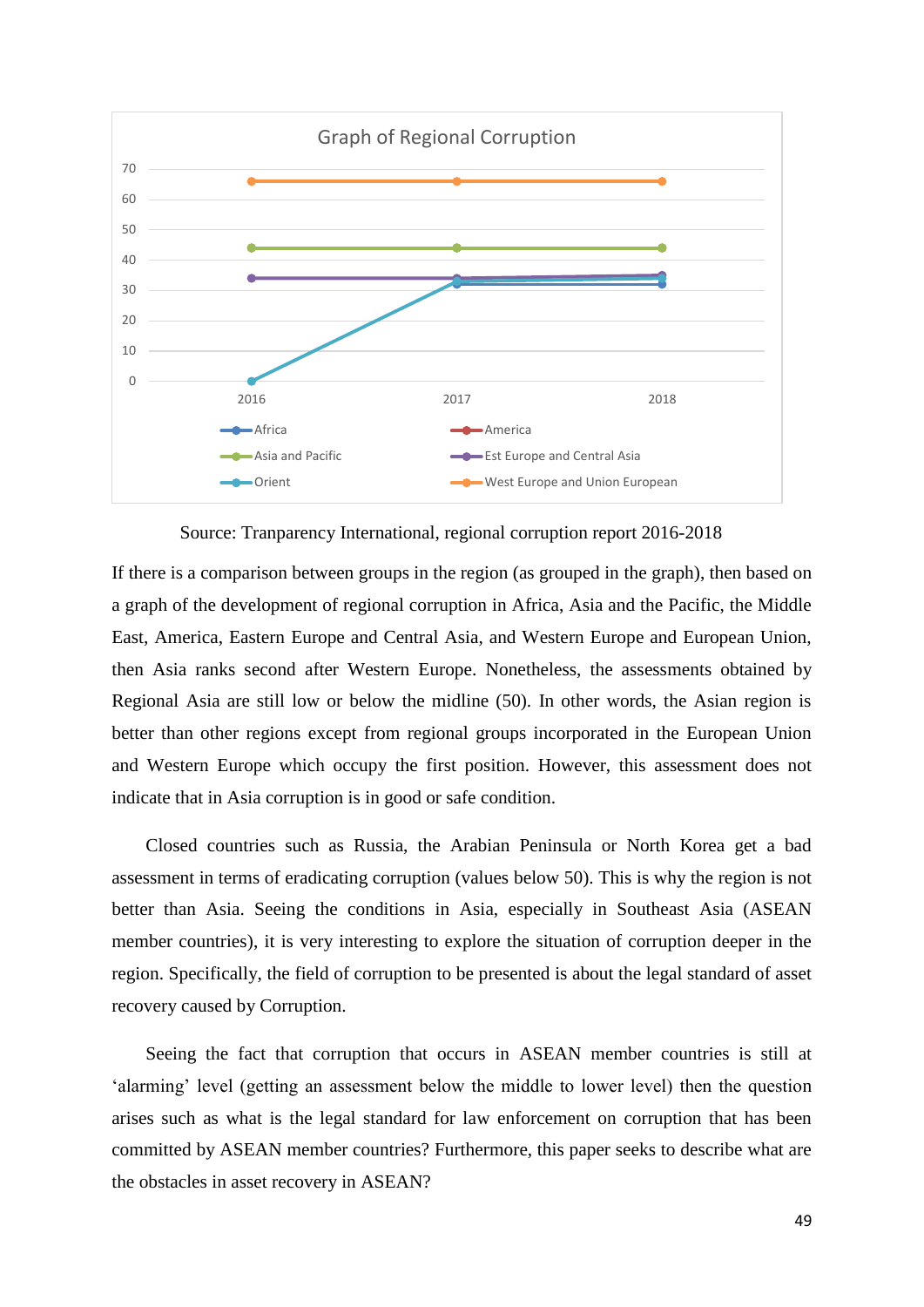#### **II. Analysis and Discussion**

Corruption, based on language terminology, is known by several countries with different terms: Thailand uses the term *"gin moung"* which means "eat the nation" or an act that harm the nation. In Chinese it is known as "greed of the greed» and in Japanese uses the term *"oshoku"* or can be interpreted as "dirty /unclean work".<sup>14</sup>

Asset recovery is an efforts made by a country through law enforcement in order to return money or goods obtained from criminal or civil actions by person (who has the rights and obligation) in a country. Asset recovery becomes complex if it involves more than one country. The complexity arises if the state relations between related parties are not well established.

The United Nations Convention Against Corruption (UNCAC) created as an international agreement in combating corruption eradication and it' become an important step. This convention is the first step that can ensure that corruption become a national responsibility as well as international criminal liability.<sup>15</sup>

The recovery of assets mention particularly in the chapter V of the Convention. This part can clearly be classified or divided into several sub-topics which can be concluded as follows: a) The state is obliged to provide or create the widest possible cooperation and assistance for the recovery assets ; b) Cooperation between countries in the framework to prevent the transfer of proceeds of crime which must be carried out by all financial institutions of each member country; c) Provide measures for direct recovery of; d) Facilitate the mechanisms for recovery of property through international cooperation in confiscation; e) International cooperation for the purpose of confiscation; f) Special cooperation by taking actions outside the provisions without carrying out an existing legal process; g) The return and disposal of assets is an obligation for all uncac member countries by adopting the due process of law; h) Establishing a financial intelligence unit to be responsible for receiving, analyzing, and disseminating to the competent authorities reports of suspicious financial transactions; I)States parties shall consider concluding bilateral or multilateral agreements or arrangement ton enhance the effectiveness of international cooperation.

These nine main ideas contained in UNCAC is relating to asset recovery. By increasing number of countries signatures to the Convention, these will be more reasonable to eradicate corruption in particular the process of asset recovery. In order to recover the assets, Hiariej states that the political will of a country plays an important role and is the starting point of the

<sup>15</sup> *Ibid.*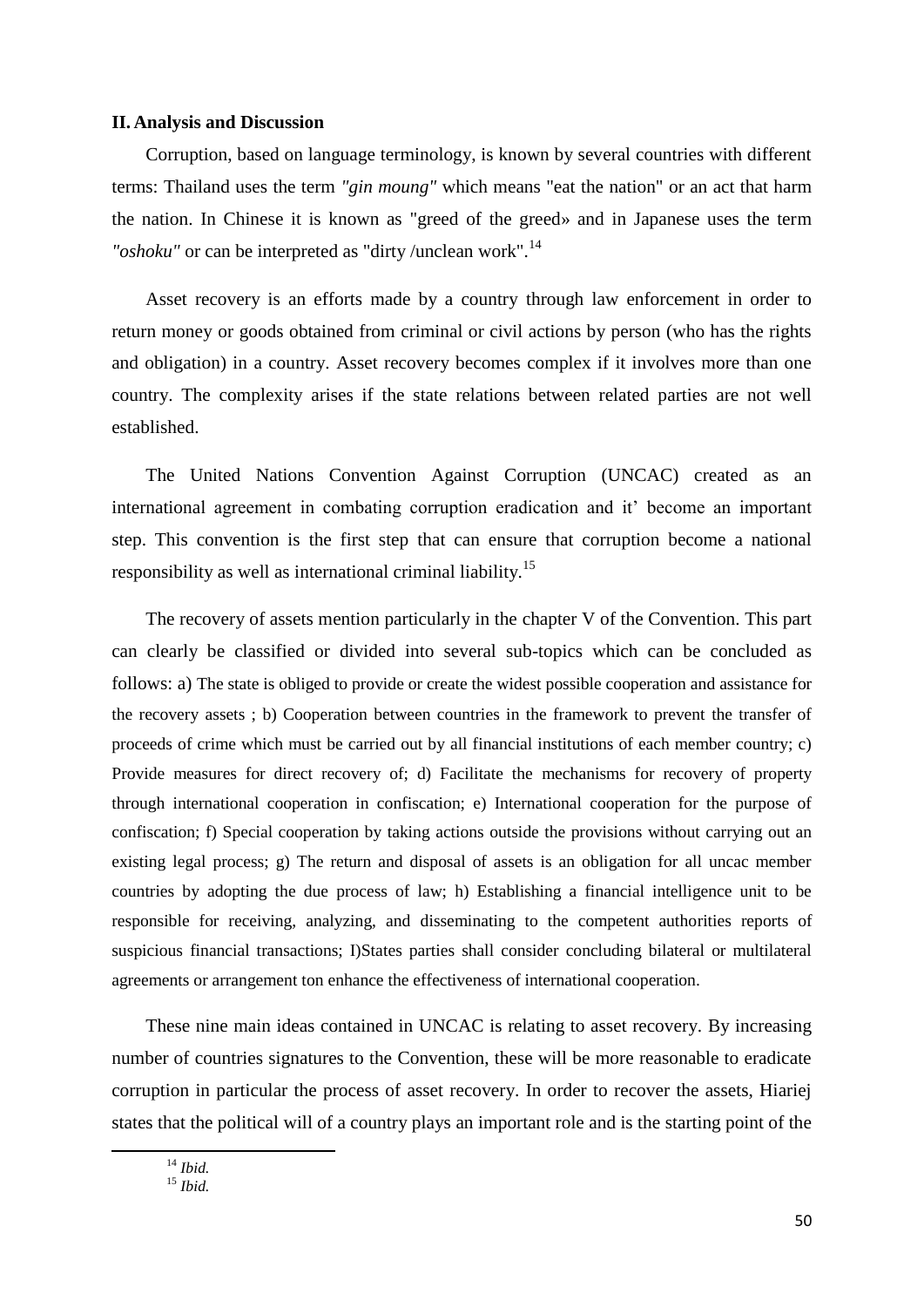movement needed in eradicating each country. After political will arises then the next step is to set up the legislation these could be start from asset tracking, asset freezing, confiscation of assets, confiscation of assets, asset management, transfer of assets till its utilization and supervision of assets that have been submitted.<sup>16</sup> Furthermore, Hiariej declare that if the parliament and the judiciary have a political will, then the next step needed is legislation arrangement. This is the main guarantee for law enforcement officials to act freely according to the existing set of rules without any psychological pressure or burden.<sup>17</sup>

As mention by Hiariej, this should also be applied at the regional level. If ASEAN has a commitment, that asset recovery in the corruption cases is an important thing, then the political will<sup>18</sup> should be implemented. How far the willingness is raised, it could be seen in the seriousness of ASEAN member countries wanting to commit themselves to UNCAC which can be seen in the table below:

| N <sub>0</sub> | <b>State</b>            | <b>Signature</b> | Ratification, Acceptance (A),<br>Approval (AA), Accession (a),<br>Succession (d) |  |
|----------------|-------------------------|------------------|----------------------------------------------------------------------------------|--|
|                | Brunei Darussalam       | 11 Dec 2003      | 2 Dec 2008                                                                       |  |
| 2              | Cambodia                |                  | 5 Sep 2007 a                                                                     |  |
| $\mathcal{F}$  | Indonesia               | 18 Dec 2003      | 19 Sep 2006                                                                      |  |
| $\overline{4}$ | Lao People's Democratic | 10 Dec 2003      | 25 Sep 2009                                                                      |  |
|                | Republic                |                  |                                                                                  |  |
| 5              | Malaysia                | 9 Dec 2003       | 24 Sep 2008                                                                      |  |
| 6              | Myanmar                 | 2 Dec 2005       | 20 Dec 2012                                                                      |  |
| 7              | Philippines             | 9 Dec 2003       | 8 Nov 2006                                                                       |  |
| 8              | Singapore               | 11 Nov 2005      | 6 Nov 2009                                                                       |  |
| 9              | Thailand                | 9 Dec 2003       | 1 Mar 2011                                                                       |  |
| 10             | Viet Nam                | 10 Dec 2003      | 19 Agu 2009                                                                      |  |

**Table UNCAC Signature and Ratification Status by ASEAN member countries**

Source: United Nation Office on Drugs and Crime<sup>19</sup>

The table inform, based on information from the United Nations Office on Drugs and Crime (UNODC), all ASEAN member countries have ratified<sup>20</sup> UNCAC and only Cambodia

<sup>16</sup> *Ibid.*

<sup>17</sup> *Ibid.*

<sup>18</sup> *Ibid.*

<sup>&</sup>lt;sup>19</sup> United Nations Office on Drugs and Crime. https://www.unodc.org/unodc/en/corruption/ratificationstatus.html accessed on 5 October 2019.

 $20$  Ratification defines the international act whereby a state indicates its consent to be bound to a treaty if the parties intended to show their consent by such an act. In the case of bilateral treaties, ratification is usually accomplished by exchanging the requisite instruments, while in the case of multilateral treaties the usual procedure is for the depositary to collect the ratifications of all states, keeping all parties informed of the situation. The institution of ratification grants states the necessary time-frame to seek the required approval for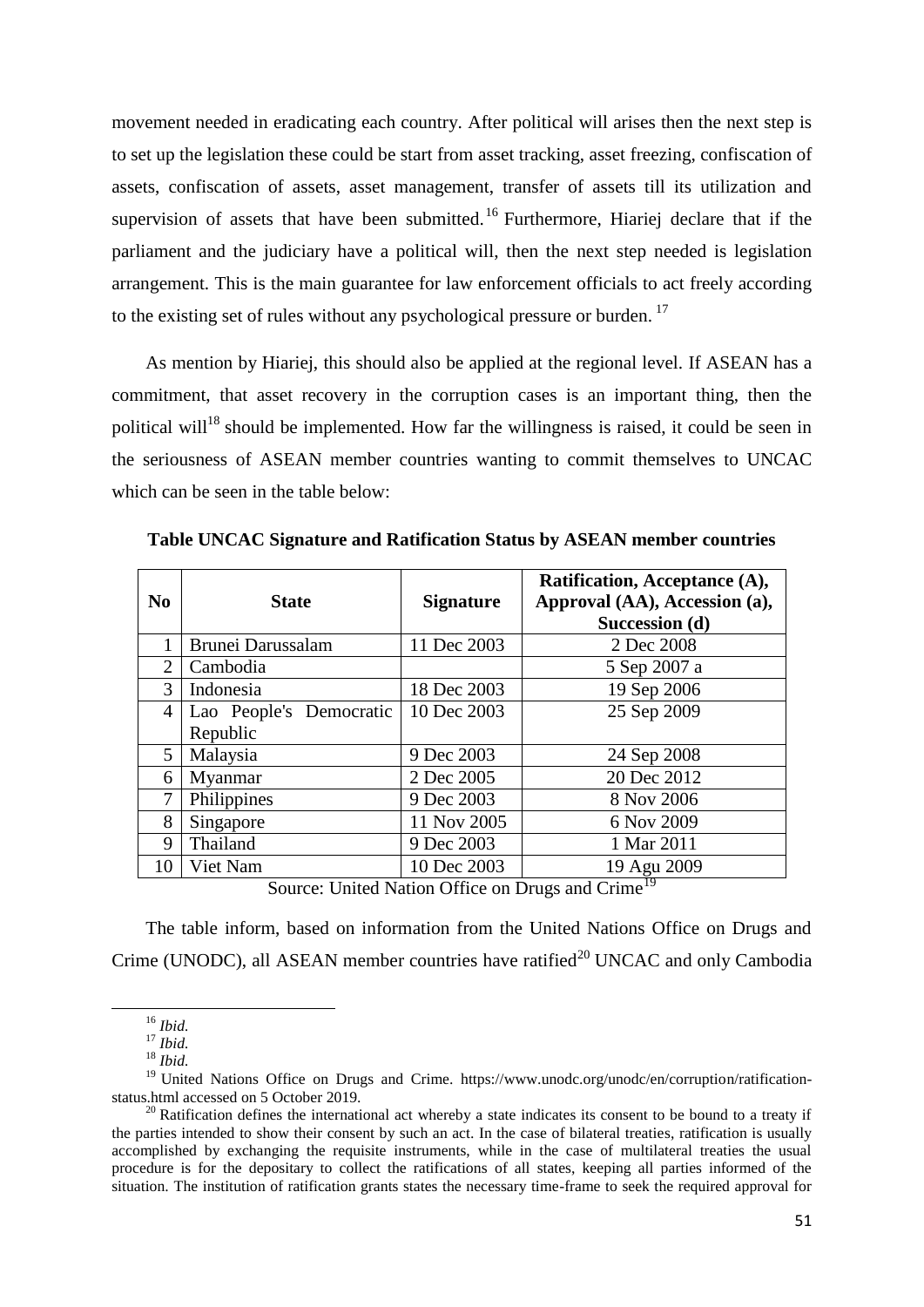do the accession.<sup>21</sup> By engaging to the Convention, it means that most ASEAN member countries have tried to commit themselves to the Convention and this can be seen as seriousness in eradicating corruption. Then the next question is how far these countries implemented UNCAC in their respective national legislation?

Agreements between ASEAN member countries have been initiated since 2003 by the establishment the South East Asia Parties Againts Corruption (SEA-PAC) which is an agreed cooperation to enhance international cooperation and mutual legal assistance between countries in criminal matters or Mutual Legal Assistance (MLA). The SEA-PAC member are the ASEAN member countries exclude Myanmar.

It is stated in the agreement that there are two objectives of the agreement between countries, namely : 1) To establish and strengthen collaboration efforts against corruption among the parties; and 2) To increase capacity and institutional building among the parties in preventing and combating corruption.

Some acts could be done to achieve this goal: *first*, exchange and share information and work together on anti-corruption ; *second*, cooperate in training and professional skills development; *third*, exchanging expertise and personnel in to anti-corruption fields; *fourth*, host and participate in meetings, forums, workshops and conferences; and *finally*, providing technical assistance in operational activities. $^{22}$ 

The implementation of the international instruments and the agreements could be proven by analyzing the national legislation from each member of ASEAN.

| National Legal Instruments of SEA PAC Member Countries |  |  |  |
|--------------------------------------------------------|--|--|--|
|--------------------------------------------------------|--|--|--|

| <b>Member</b><br>N <sub>0</sub><br>Legislation<br><b>ASEAN</b><br>0Ī |  |
|----------------------------------------------------------------------|--|
|----------------------------------------------------------------------|--|

the treaty on the domestic level and to enact the necessary legislation to give domestic effect to that treaty. [Arts.2 (1) (b), 14 (1) and 16, Vienna Convention on the Law of Treaties 1969]. https://ask.un.org/faq/14594 accessed on 5 October 2019.

**.** 

<sup>22</sup> Official website of *South East Asia Parties Againts Corruption.* [https://www.sea-pac.org/?page\\_id=4018](https://www.sea-pac.org/?page_id=4018) accessed on 10 October 2019.

 $21$  "Accession" is the act whereby a state accepts the offer or the opportunity to become a party to a treaty already negotiated and signed by other states. It has the same legal effect as ratification. Accession usually occurs after the treaty has entered into force. The Secretary-General of the United Nations, in his function as depositary, has also accepted accessions to some conventions before their entry into force. The conditions under which accession may occur and the procedure involved depend on the provisions of the treaty. A treaty might provide for the accession of all other states or for a limited and defined number of states. In the absence of such a provision, accession can only occur where the negotiating states were agreed or subsequently agree on it in the case of the state in question. [Arts.2 (1) (b) and 15, Vienna Convention on the Law of Treaties 1969]. https://ask.un.org/faq/14594 accessed on 5 October 2019.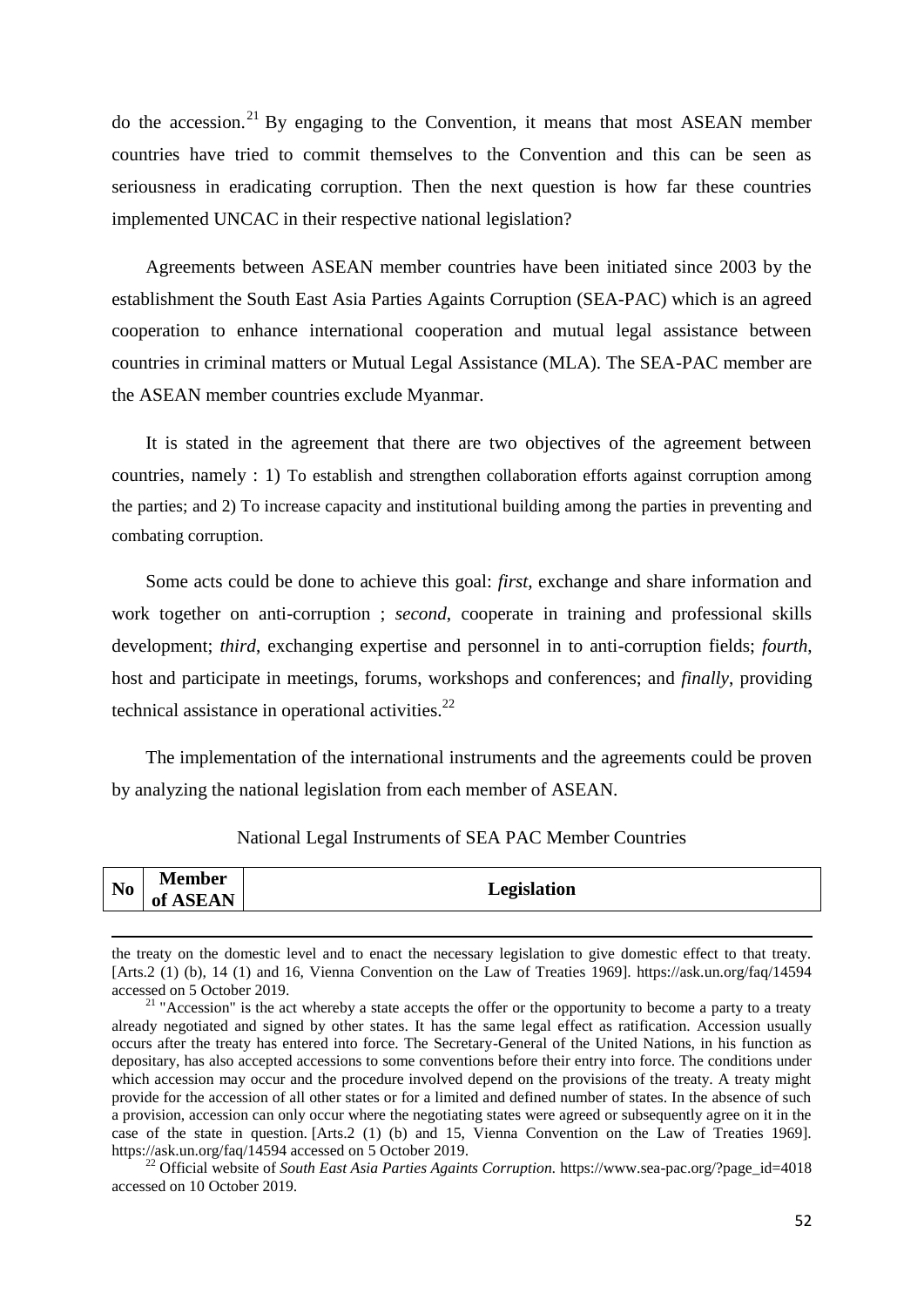|                | <b>Countries</b> |                                                                                                                                                                                                                                                                                                                                                                                                                                                                                                                                                                                                                                                                                                                                                                                                                                                                                                                                                                                                                                        |
|----------------|------------------|----------------------------------------------------------------------------------------------------------------------------------------------------------------------------------------------------------------------------------------------------------------------------------------------------------------------------------------------------------------------------------------------------------------------------------------------------------------------------------------------------------------------------------------------------------------------------------------------------------------------------------------------------------------------------------------------------------------------------------------------------------------------------------------------------------------------------------------------------------------------------------------------------------------------------------------------------------------------------------------------------------------------------------------|
| 1              | <b>Brunei</b>    | Prevention of Corruption Act (Cap 131)<br>$\bullet$<br>Criminal Procedure Code (Cap 7)<br>$\bullet$<br>Penal Code (Cap 22)<br>$\bullet$<br>Criminal Asset Recovery Order 2012<br>$\bullet$<br>Mutual Assistance in Criminal Matters Order 2005<br><b>Extradition Order 2006</b>                                                                                                                                                                                                                                                                                                                                                                                                                                                                                                                                                                                                                                                                                                                                                        |
| $\overline{2}$ | Cambodia         | Constitution of the Kingdom of Cambodia (1993)<br>$\bullet$<br>Law on Anti-Money Laundering and combating the financing of<br>$\bullet$<br>terrorism $(2007)$<br>Law on Auditing (2000)<br>Criminal Procedural Code (2009)<br>Criminal Code (2009)<br>$\bullet$<br>Law on Anti-Corruption (ACL) (2010)<br>$\bullet$<br>Law on the amendment of ACL $(2011)$<br>$\bullet$<br>Law on Public Procurement (2013)<br>$\bullet$                                                                                                                                                                                                                                                                                                                                                                                                                                                                                                                                                                                                              |
| 3              | Indonesia        | Law No. 30/2002 Commission for the Eradication of Criminal Acts of<br>Corruption<br>Law No. 31/1999 Eradication of the Criminal Acts of Corruption                                                                                                                                                                                                                                                                                                                                                                                                                                                                                                                                                                                                                                                                                                                                                                                                                                                                                     |
| 4              | Lao PDR          | Constitution of the Lao People's Democratic Republic<br>$\bullet$<br>Penal Law<br>$\bullet$<br>Law on Criminal Procedure<br>The Anti-Corruption Law<br>$\bullet$<br>Decree on Nationality<br>$\bullet$<br>Law on the Investment Promotion<br><b>Contract Law</b><br>$\bullet$<br>Law on the Oversight by the National Assembly<br>Law on State Inspection<br>Law on the Handling of Petitions<br>Law on Illicit Drugs<br>$\bullet$<br>Law on People's Court<br>Law on Judgment Enforcement of the Court<br>Law on the Oversight by People's Prosecutors<br>$\bullet$<br>Law on Civil Aviation<br>$\bullet$<br>Law on the Bank of the Lao People's Democratic Republic<br>$\bullet$<br>Law on Anti-Money Laundering<br>$\bullet$<br>Law on Extradition<br>$\bullet$<br>Decree and Instruction on the Regulation of Government Official of<br>the Lao PDR<br>Treaties on civil justice assistance<br>$\bullet$<br>MOUs on the Mutual Legal Assistance and other legislations<br>$\bullet$<br>Decree on Declaration of Asset<br>$\bullet$ |
| 5              | Malaysia         | Malaysian Anti-Corruption Commission Act 2009 (Act 694)<br>$\bullet$<br>Anti-Corruption Act, 1997 (Act 575)<br>Emergency (Essential Powers) Ordinance No.22, 1970<br>$\bullet$                                                                                                                                                                                                                                                                                                                                                                                                                                                                                                                                                                                                                                                                                                                                                                                                                                                         |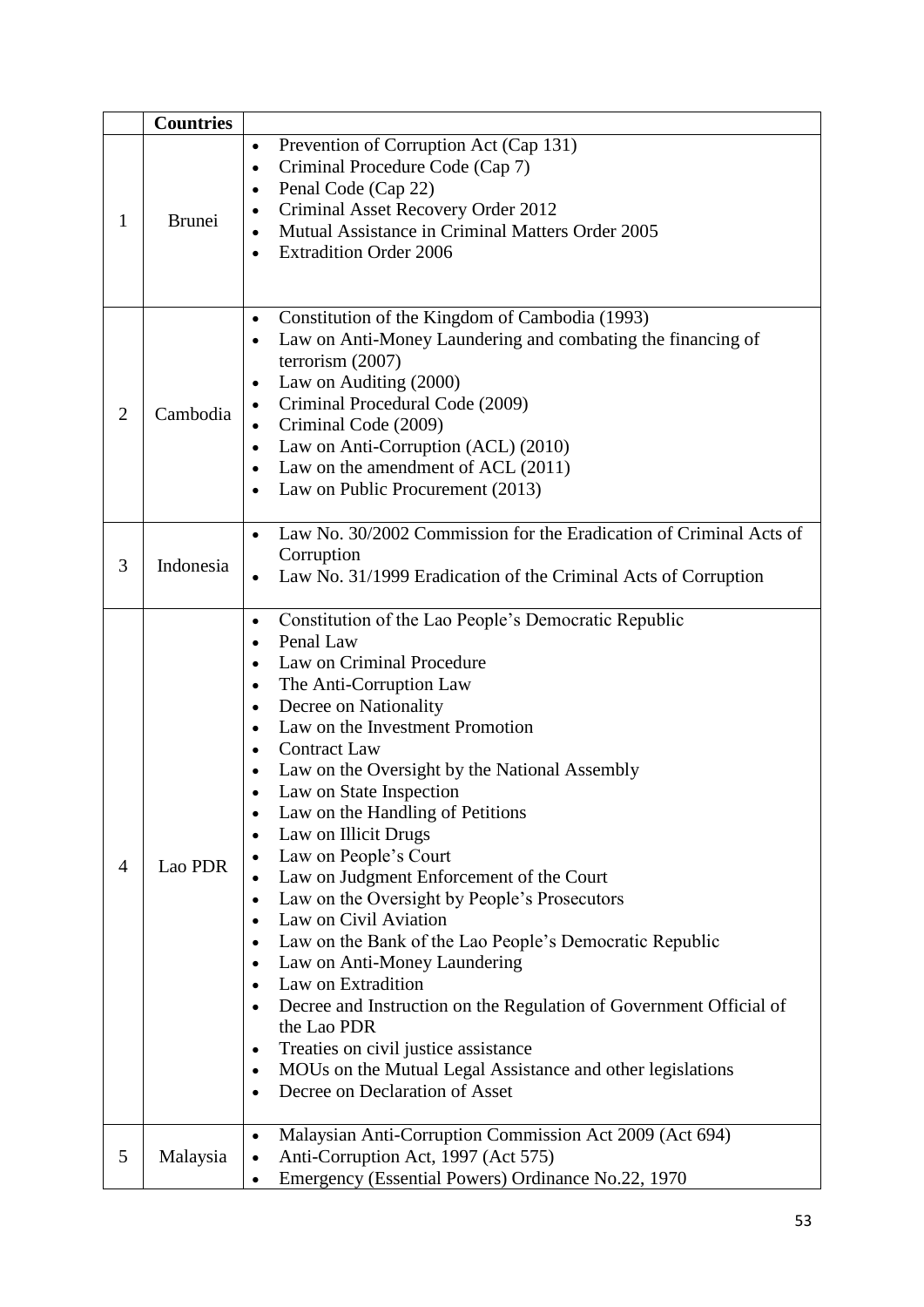|   |             | Penal Code (Act 574)<br>$\bullet$<br>Criminal Procedure Code (Act 593)<br>$\bullet$<br>Police Act, 1967 (Act 344)<br>$\bullet$<br>Evidence Act (Act 56)<br>$\bullet$<br>Customs Act (Act 235), 1967<br>$\bullet$<br>Election Offences Act 1954 (Act 5), 1954<br>$\bullet$                                                                                                                                                                                                                                                                                                                                                                                                                                                                                                                                                                                                                                                                                                                                                                            |
|---|-------------|------------------------------------------------------------------------------------------------------------------------------------------------------------------------------------------------------------------------------------------------------------------------------------------------------------------------------------------------------------------------------------------------------------------------------------------------------------------------------------------------------------------------------------------------------------------------------------------------------------------------------------------------------------------------------------------------------------------------------------------------------------------------------------------------------------------------------------------------------------------------------------------------------------------------------------------------------------------------------------------------------------------------------------------------------|
|   |             | Anti-Money Laundering And Anti-Terrorism Financing Act 2001 (Act<br>613)                                                                                                                                                                                                                                                                                                                                                                                                                                                                                                                                                                                                                                                                                                                                                                                                                                                                                                                                                                             |
| 6 | Philippines | Republic Act No. 1379, An Act Declaring Forfeiture in Favor of the<br>$\bullet$<br>State Any Property Found to have been Unlawfully Acquired by Any<br>Public Officer or Employee and Providing for the Proceedings<br>Therefor<br>Article XI, 1987 Philippine Constitution (Accountability of Public<br>$\bullet$<br>Officers)<br>Republic Act No. 6770, Ombudsman Act of 1989<br>Republic Act No. 3019, Anti-graft and Corrupt Practices Act<br>$\bullet$<br>Republic Act No. 6713, Code of Conduct and Ethical Standards for<br>Public Official and Employees<br>Implementing Rules of RA 6713, Rules Implementing the Code of<br>Conduct and Ethical Standards for Public Officials and Employees<br>(Republic Act No. 6713)<br>Revised Penal Code (Title II), Crime Against the Fundamental Laws of<br>the State Revised Penal Code (Title VII)<br>Republic Act 7080, An Act Defining and Penalizing the Crime of<br>Plunder<br>Republic Act 10589, An Act Declaring December of Every Year as<br>"Anti-Corruption Month" in the Entire Country |
| 7 | Singapore   | Prevention of Corruption Act (Chapter 241)<br>Corruption, Drug Trafficking and Other Serious Crimes (Confiscation<br>of Benefits) Act (Cap 65A), 1999                                                                                                                                                                                                                                                                                                                                                                                                                                                                                                                                                                                                                                                                                                                                                                                                                                                                                                |
| 8 | Thailand    | Constitution of the Kingdom of Thailand B.E. 2550 (2007)<br>$\bullet$<br>Criminal Code B.E. 2499 (1956)<br>Criminal Procedure Code B.E. 2477 (1934)<br>$\bullet$<br>Organic Act on Counter Corruption B.E. 2542 (1999)<br>$\bullet$<br>Organic Act on Criminal Procedure for Holders of Political Offices,<br>$\bullet$<br>B.E. 2542 (1999)<br>Organic Act on Criminal Procedure for Holders of Political Offices<br>(Amendment) B.E. 2550 (2007)<br>Mutual Assistance in Criminal Matters Act B.E. 2535 (1992)<br>The Procedure for Cooperation between States in the Execution of<br>$\bullet$<br>Penal Sentences Act, B.E 2527 (1984)<br>Extradition Act B.E. 2551 (2008)<br>$\bullet$<br>Anti-Money Laundering Act B.E. 2542 (1999)<br>$\bullet$<br>The Special Case Investigation Act B.E. 2547 (2004)<br>$\bullet$<br>Witness Protection Act B.E.2546 (2003)<br>Act on the Offences Committed by Officials of State Organizations or                                                                                                           |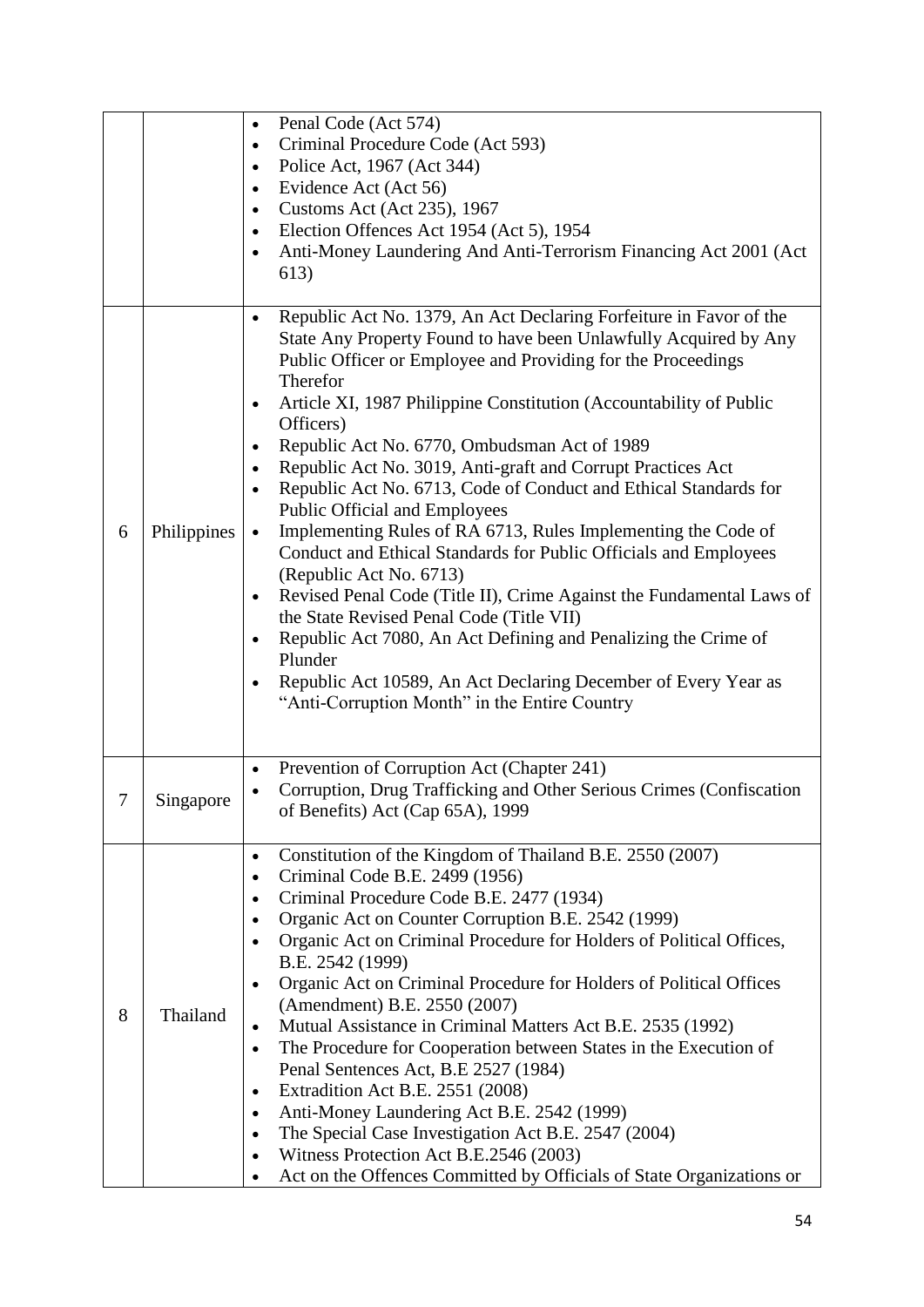|    |         | Agencies, B.E. 2502 (1959)<br>Act on Offences Relating to the Submission of Bids to Government<br>$\bullet$<br>Agencies B.E. 2542 (1999)<br>Management of Partnership Stakes and Shares of Ministers Act B.E.<br>$\bullet$<br>2543 (2000)<br>Bank of Thailand Act B.E. 2485 (1942)<br>$\bullet$<br>Financial Institution Business Act B.E. 2551 (2008)<br>$\bullet$                                                                                                                                                                                                                                                                                                                                                                                                        |
|----|---------|----------------------------------------------------------------------------------------------------------------------------------------------------------------------------------------------------------------------------------------------------------------------------------------------------------------------------------------------------------------------------------------------------------------------------------------------------------------------------------------------------------------------------------------------------------------------------------------------------------------------------------------------------------------------------------------------------------------------------------------------------------------------------|
| 9  | Vietnam | Constitution 2013<br>$\bullet$<br>Law on Inspection 2010<br>$\bullet$<br>Law on Complaints 2010<br>$\bullet$<br>Law on Denunciations 2011<br>$\bullet$<br>Law on Preventing and Combating corruption 2005 (amended in 2007)<br>$\bullet$<br>and 2012)<br>The Criminal Code 1999 (amended in 2009)<br>$\bullet$<br>The Code on Criminal Procedures 2003<br>$\bullet$<br>Law on receiving citizen's reports 2013<br>$\bullet$<br>Law on Public servants 2012<br>$\bullet$<br>Law on Practice of Thriftiness and anti-wastefulness 2013                                                                                                                                                                                                                                       |
| 10 | Myanmar | 1861 Penal Code<br>$\bullet$<br>1898 Criminal Procedure Code<br>$\bullet$<br>1959 Defense Services Act<br>$\bullet$<br>1974 Income Tax Law<br>$\bullet$<br>1990 Commercial Tax Law<br>$\bullet$<br>1992 Forest Law<br>$\bullet$<br>1993 Narcotic Drugs and Psychotropic Substances Law<br>$\bullet$<br>1995 Myanmar Police Force Maintenance of Discipline Law<br>$\bullet$<br>1997 Fire Service Law<br>$\bullet$<br>2005 Anti- Trafficking in Persons Law<br>$\bullet$<br>2010 Pyithu Hluttaw Election Law<br>$\bullet$<br>2010 Amyotha Hluttaw Election Law<br>$\bullet$<br>2010 Region Hluttaw or State Hluttaw Election Law<br>$\bullet$<br>2013 The Anti-Corruption Law<br>$\bullet$<br>2014 Anti-Money Laundering Law<br>$\bullet$<br>2015 The Anti-Corruption Rules |

# Source: SEA-PAC Official Portal

Based on domestic legal instruments owned by ASEAN members, it can be concluded that each ASEAN member country has a legal instrument regarding the corruption crime. In other words, there is no legal vacuum in ASEAN member countries and this paper will not analyze the implementation and its effectivities the extent to which each of these provisions has been effectively enforced

To strengthen the eradication of corruption, each member ASEAN country have also its institution particular on corruption cases. Indonesia has an Indonesian Corruption Eradication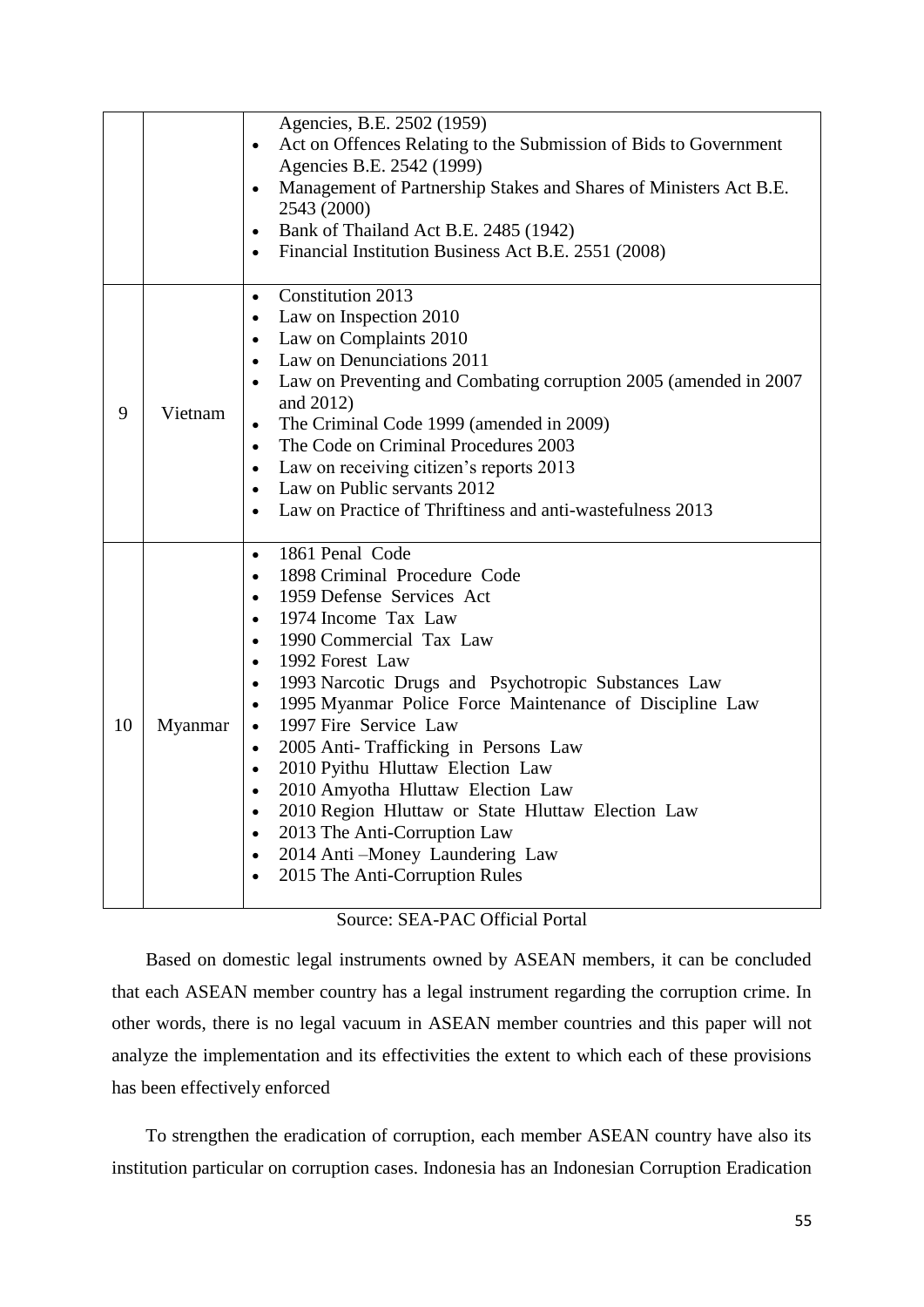Commission *(Komisi Pemberantasan Korupsi)*, <sup>23</sup> Brunei has a Brunei Anti-Corruption Bureau,<sup>24</sup> Vietnam has a The Government Inspectorate of Vietnam,<sup>25</sup> Thailand has a Thailand National Anti-Corruption Commission, <sup>26</sup> Singapore has a Singapore Corrupt Practices Investigation Bureau,<sup>27</sup> Malaysia has a Malaysian Anti-Corruption Commission, <sup>28</sup> Laos has the LAO PDR State Inspection and Anti-Corruption Authority, Myanmar has the Myanmar Anti-Corruption Commission, <sup>29</sup> and the Philippines has the Philippines Office of The Ombudsman.<sup>30</sup> Observing the seriousness of each country by giving special authority to the agency or commission this proves that ASEAN member countries have a strong commitment to the eradication of regional corruption.

The establishment of the South East Asia Against Corruption (SEA-PAC) two years after the enactment of UNCAC is no accident. This is a positive response from ASEAN as a regional organization that has a general purpose. Observing after 15 years of collaborative efforts to eradicate corruption carried out between ASEAN member countries and compared with the Corruption Index report presented by Transparency International (Regional Corruption Chart), it can be concluded that the SEA-PAC has not optimally supported corruption eradication. At least according to the author there are two major things that hinder regional cooperation in the eradication of corruption in ASEAN: first, the existence of the principle of non-intervention which is interpreted incorrectly so that it becomes an obstacle for a country to interfere in the internal affairs of other countries. Even though if there is already a commitment in terms of cooperation in eradicating corruption, then a country must open the door to other countries to provide an assessment. Second, because the recovery of assets is dealing with more than the legal system, each ASEAN member state should be aware that the judicial system used is universally acceptable, namely due process due law. <sup>31</sup>

The recovery asset is more complex if the assets are outside the jurisdiction of the country. Therefore, a solution that can be taken to facilitate it is by conducting international

1

<sup>23</sup> <https://www.kpk.go.id/id> accessed on 30 September 2019.

 $^{24}$  [https://www.bmr.gov.bn/Theme/Home.aspx](http://www.bmr.gov.bn/Theme/Home.aspx) accessed on 30 September 2019.

<sup>&</sup>lt;sup>25</sup> [https://www.thanhtra.gov.vn/en/Pages/Home.aspx](http://www.thanhtra.gov.vn/en/Pages/Home.aspx) accessed on 30 September 2019.

<sup>&</sup>lt;sup>26</sup> <https://www.nacc.go.th/main.php?filename=index> accessed on 30 September 2019.

 $27 \text{ https://www.cpib.gov.sg/ accessed on 30 September 2019.}$  $27 \text{ https://www.cpib.gov.sg/ accessed on 30 September 2019.}$  $27 \text{ https://www.cpib.gov.sg/ accessed on 30 September 2019.}$ 

<sup>&</sup>lt;sup>28</sup> <https://www.sprm.gov.my/en/> accessed on 30 September 2019.

 $^{29}$  [https://www.accm.gov.mm/acc/](http://www.accm.gov.mm/acc/) accessed on 30 September 2019.

<sup>&</sup>lt;sup>30</sup> <https://www.ombudsman.gov.ph/> accessed on 30 September 2019.

 $31$  *Ibid.*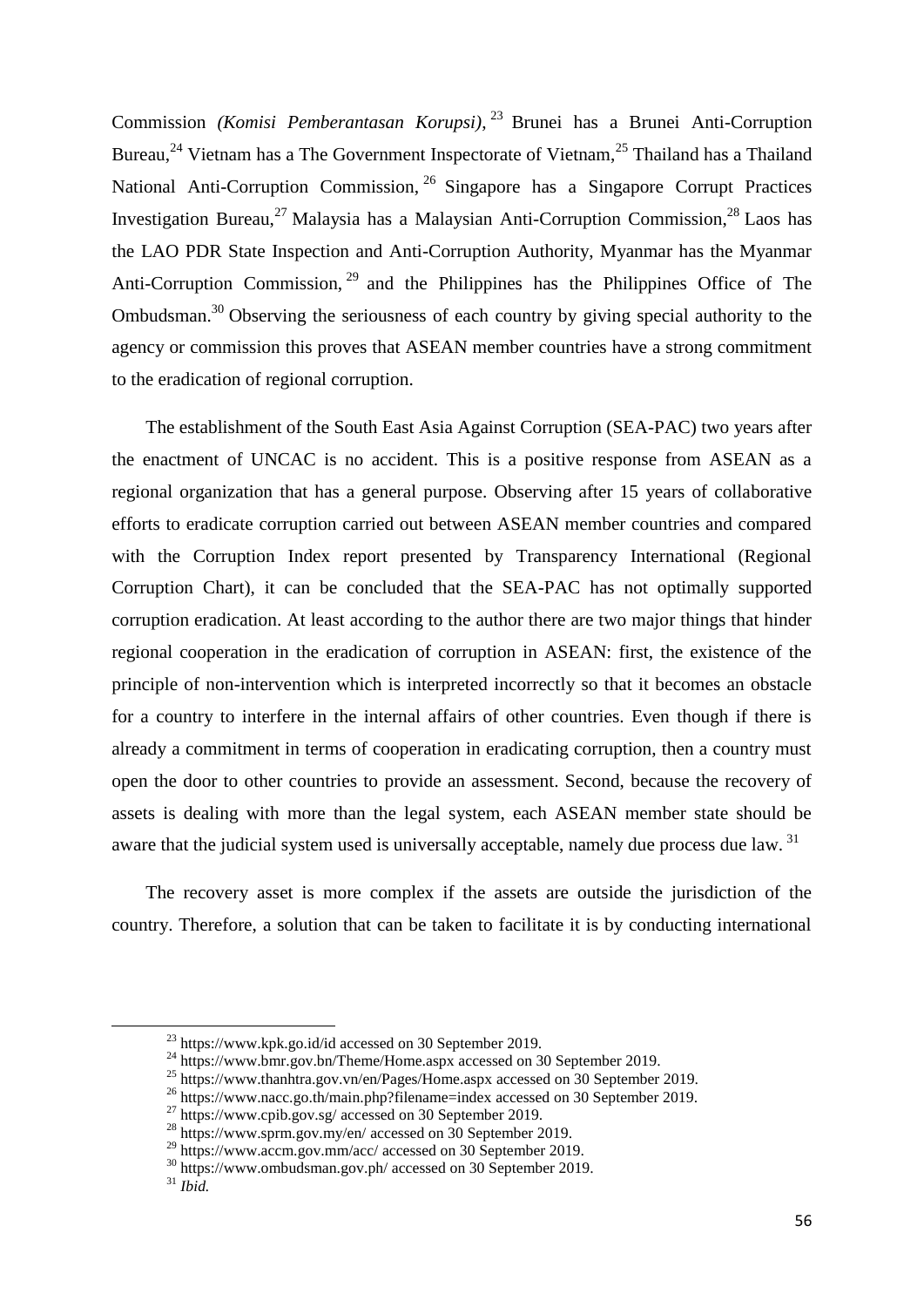cooperation $32$  and strengthening the commitment of each country in combating corruption. Each country must uphold the principle of having good faith and being able to coordinate.

Learning from Indonesia failed, as one of the countries that has been fully committed to the implementation of UNCAC at the national level, although Indonesian government has ratified UNCAC 2003 through Law No. 1 of 2006, the principles set out in UNCAC have not yet been fully implemented. Although this opinion was expressed in a paper published in 2011 by Ginting in his article entitled "International Convention in Returning Corruption Assets in Indonesia", it is still relevant today. Based on information from CNN Indonesia in 2019 this was justified by a spokesman for the Corruption Eradication Commission (KPK) Febri Diansyah.<sup>33</sup> In connection with this paper, namely regarding the return of assets, there has not been the establishment of a special institution in managing and administering assets originating from criminal acts of corruption. In addition, the central authority institution has not yet focused on increasing cooperation in bilateral and multilateral agreements.<sup>34</sup>

Toetik Rahayuningsih in 2015 also wrote about deficiencies in the legal system in Indonesia. She concluded, in his writing about the seizure of the assets resulting from the legislation in Indonesia, that the provisions of the legislation governing the seizure of assets resulting from criminal acts of banking which were hidden abroad were not sufficient enough.<sup>35</sup> Therefore it is necessary to create a special regulation relating to the confiscation and seizure of assets, in which regulate the seizure of assets, both assets used to commit crimes (as tools) and assets obtained from the proceeds of crime (as a result), and the mechanism.<sup>36</sup>

From several opinions as described above, it can be conclude that the factors that influence the implementation of a corruption eradication cooperation agreement in the form of returning assets of corruption crimes hidden abroad include : a) Different legal system from one country to another; b) Banking and financial system factors where the asset is (because the asset can be in another country); c) The practice in carrying out the laws of each country is different; d) The factor of whether or not a resistance from the party whose assets will be taken; and e) Political factors.

<sup>32</sup> *Ibid.*

<sup>33</sup> KPK Sampaikan Kendala dan Strategi Penanganan Kasus Korupsi, https://www.cnnindonesia.com/nasional/20190129002035-12-364583/kpk-sampaikan-kendala-dan-strategipenanganan-kasus-korupsi diakses 13 Oktober 2019.

<sup>34</sup> Jamin Ginting, Perjanjian Internasional dalam Pengembalian Aset Hasil Korupsi di Indonesia, *Op. cit.*, p. 457.

<sup>35</sup> *Ibid.*, p. 16.

<sup>36</sup> *Ibid.*, p. 17.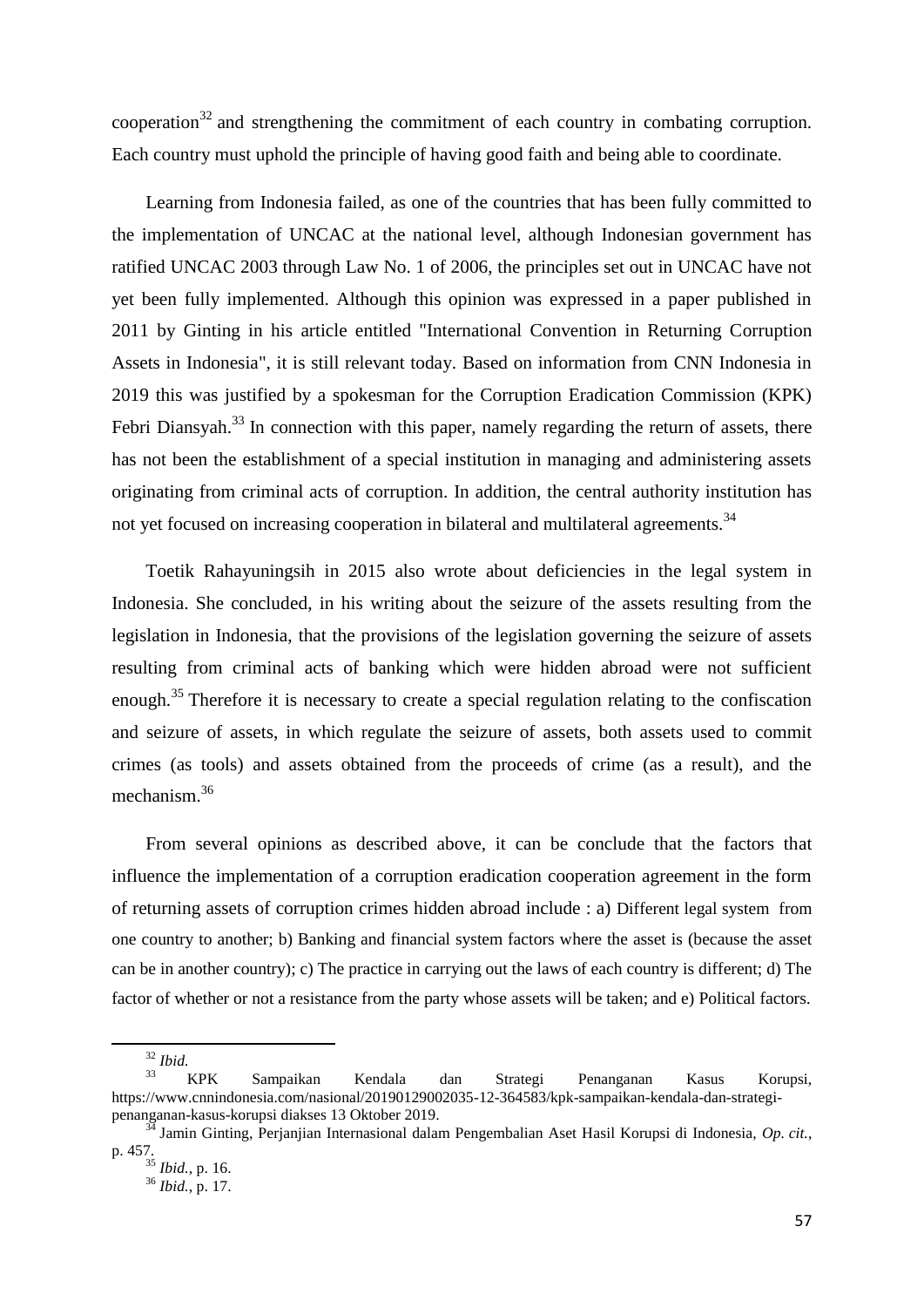According to the factors above, we can conclude that returning assets across countries is not a simple and easy matter to do. There is a need for legal adjustments and legal terms, the need for agreement on the banking system, and the political stability of a country.

## **Conclusion**

Based on the explanation of the discussion above, it can be concluded :

- 1. All ASEAN member countries have ratified the United Nations Convention Against Corruption (UNCAC), they have their own national legal instruments and each country have a special body that handles corruption eradication. This is one positive step that has been taken to improve the assessment of regional corruption in Southeast Asia. Based on a report from Transparency International, law enforcement carried out by ASEAN member countries is still relatively feeble. Therefore, there needs to be a strong commitment so that the application of the law is carried out indiscriminately.
- **2.** The return of assets caused by corruption requires improvement in international cooperation and also political will. There have been a number of state agreements to work together in eradicating corruption, especially those relating to asset recovery, but this has not been optimally carried out by ASEAN countries. Good international cooperation must begin with the political will of each country**.**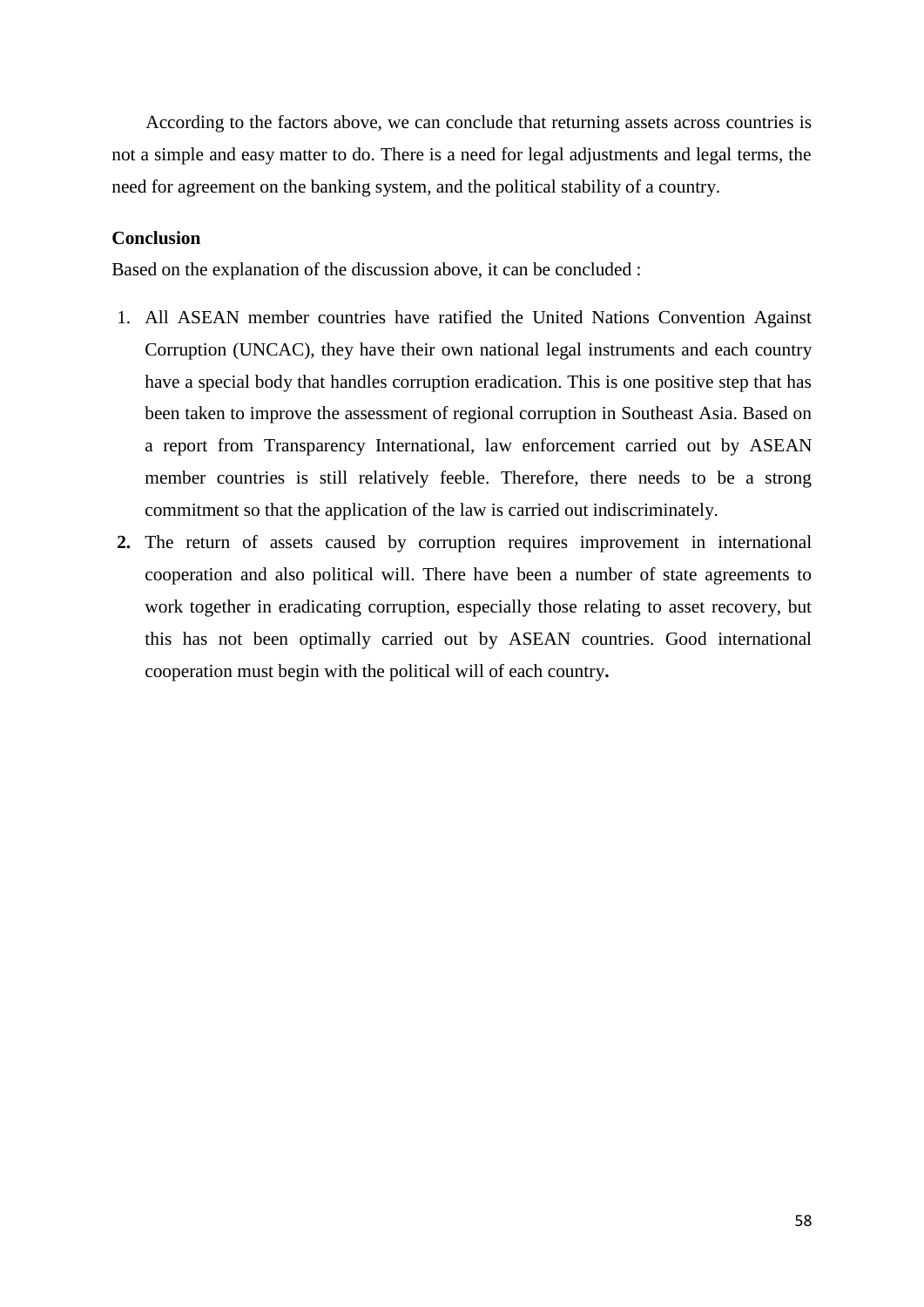#### **REFRENCES**

# **JOURNAL**

- Garimella, Sai Ramani. Normative Structure for Criminalising Corruption the South Asian Experience International Journal of Human Rights and Constitutional Studies. Volume 2 Issue 1 2014.
- Ginting, Jamin. *Perjanjian Internasional dalam Pengembalian Aset Hasil Korupsi di Indonesia*. Jurnal Dinamika Hukum, Volume 11 Issue 3 2011.
- Maskun. *Combating Corruption Based on International Rules.* Indonesia Law Review, Volume 4 Issues 1 January 2014.
- Rahayuningsih, Toetik. *Perampasan Aset Hasil Tindak Pidana Perbankan Dalam Rangka Pemberantasan Tindak Pidana Pencucian Uang*. Rechtide, Volume 8 Nomor 2 Tahun 2015
- Yasmirah, Saragih dan Berlian Mandasari. *The Enforcement of the 2009 Law Number 46 on Corruption Court : The Role of Special Corruption Court.* Sriwijaya Law Review, Volume 2 Issues 2 July 2018.
- Siswanto, Heni. *Pembangunan Penegakan Hukum Pidana yang Mengefektifkan Korporasi Sebagai Subjek Tindak Pidana Korupsi*. Fiat Justitia Volume 9 Nomor 1 April 2016.

#### **MAKALAH / PROCEDING**

Nandyatama Randy Wirasta, Amalia Ezka, *Dinarto Dedi. Political and Security Issues in ASEAN.* International Coference on ASEAN Studies, Universitas Gadjah Mada et Pusat Studi ASEAN, Yogyakarta, 2014.

### **INTERNET**

- Hiariej, Eddy O.S.. Pengembalian Aset Kejahatan, https://pustakahpi.kemlu.go.id/dir\_dok/OPINIO%20JURIS\_vol\_13d.pdf#page=9 diakses 5 Oktober 2019.
- KPK Sampaikan Kendala dan Strategi Penanganan Kasus Korupsi, https://www.cnnindonesia.com/nasional/20190129002035-12-364583/kpksampaikan-kendala-dan-strategi-penanganan-kasus-korupsi diakses 13 Oktober 2019.
- *South East Asia Parties Againts Corruption.* [https://www.sea-pac.org/?page\\_id=4018](https://www.sea-pac.org/?page_id=4018) accessed on 10 October 2019.